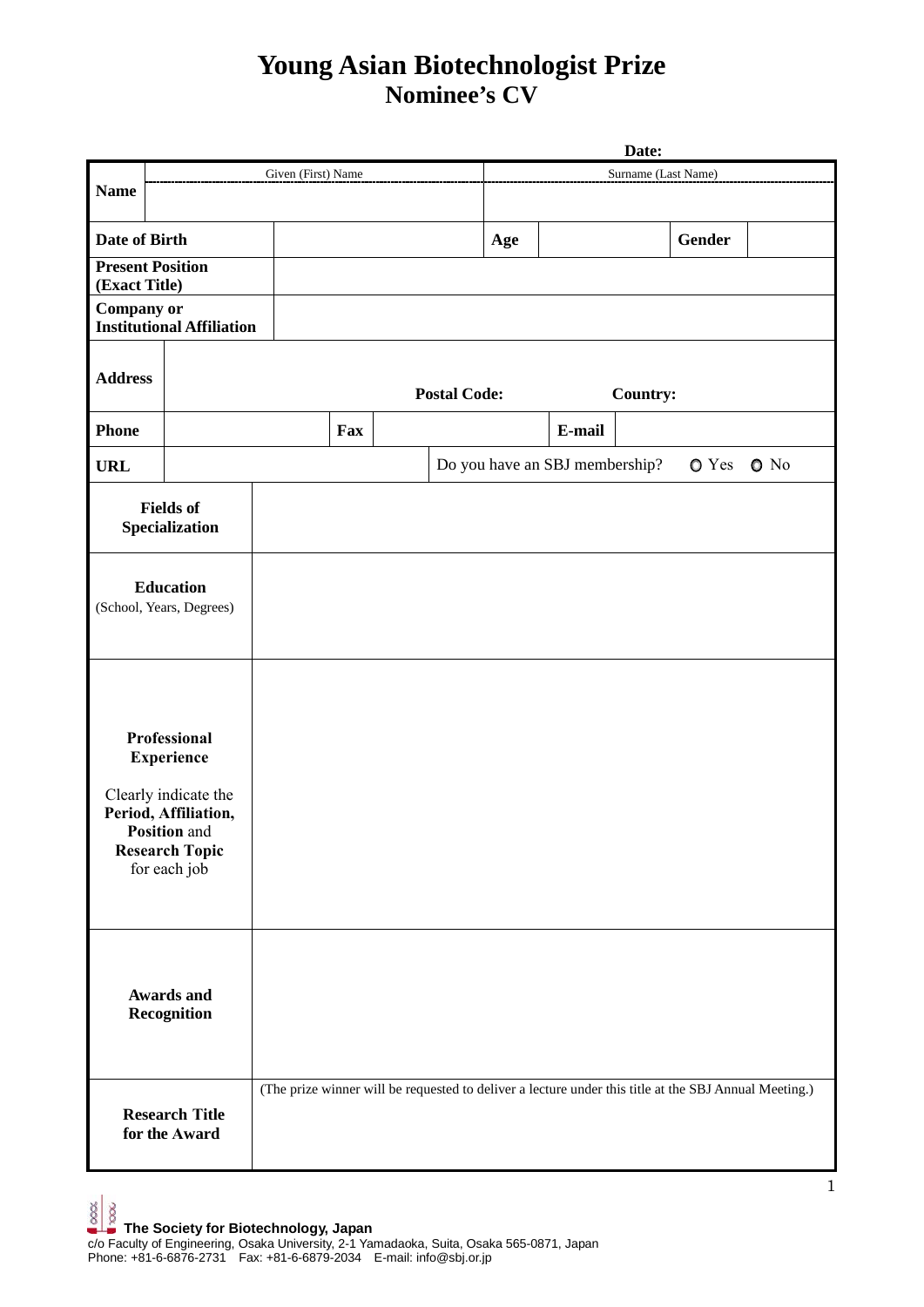## **Summary of nominee's significant achievements**  (No more than 500 words)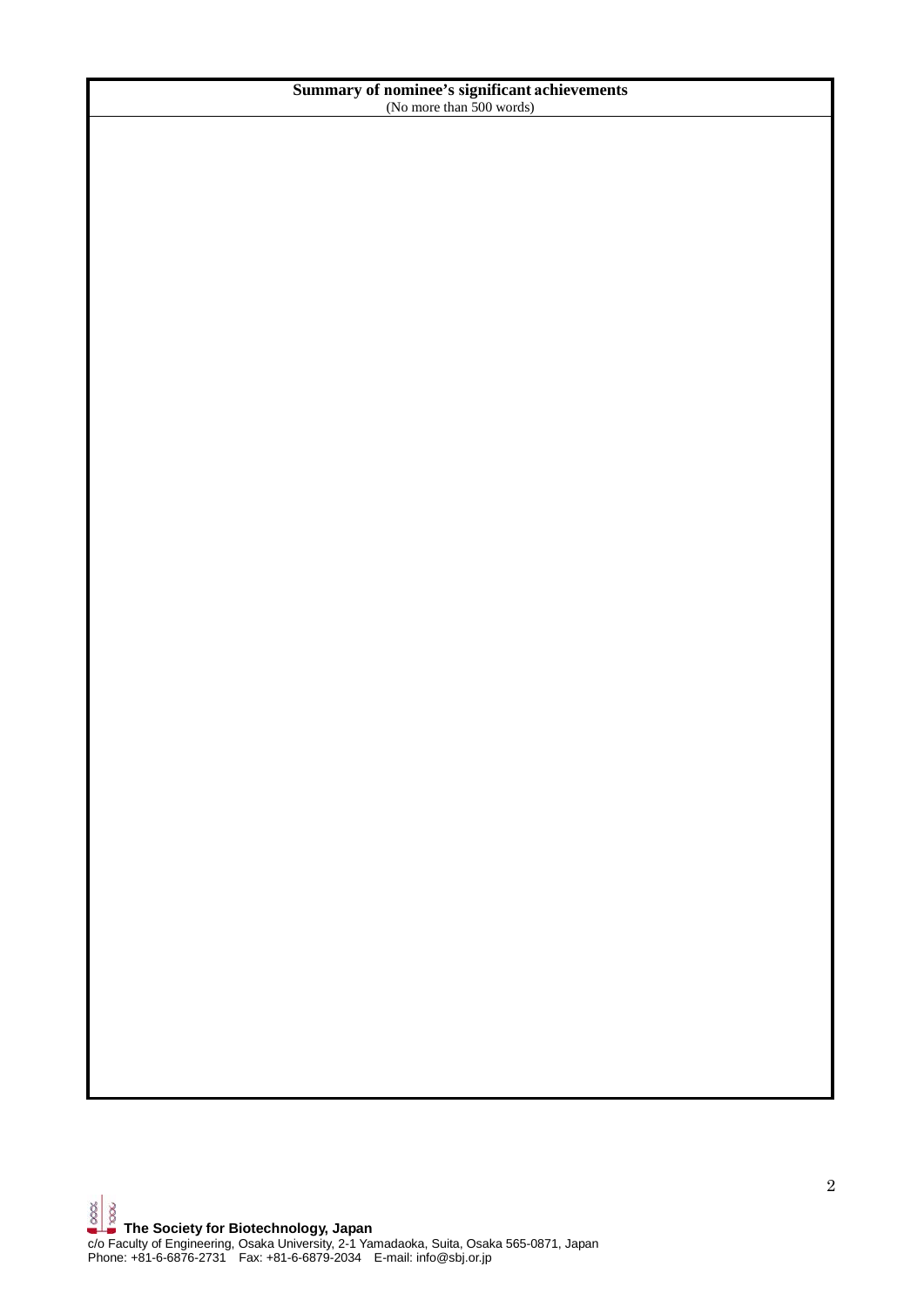| <b>Publications</b>                                                                                                                                                                                                             |
|---------------------------------------------------------------------------------------------------------------------------------------------------------------------------------------------------------------------------------|
| List the nominee's ten most relevant articles to the award (with bibliographic information). Please mark the<br>checkbox next to the list number to specify articles published in the Journal of Bioscience and Bioengineering. |
| 1. $\Box$                                                                                                                                                                                                                       |
| 2. $\Box$                                                                                                                                                                                                                       |
| 3.                                                                                                                                                                                                                              |
| 4.<br>$\mathbf{1}$                                                                                                                                                                                                              |
| 5.                                                                                                                                                                                                                              |
| 6. $\Box$                                                                                                                                                                                                                       |
| 7.                                                                                                                                                                                                                              |
| 8. $\Box$                                                                                                                                                                                                                       |
| 9. $\Box$                                                                                                                                                                                                                       |
| 10. $\Box$                                                                                                                                                                                                                      |
|                                                                                                                                                                                                                                 |